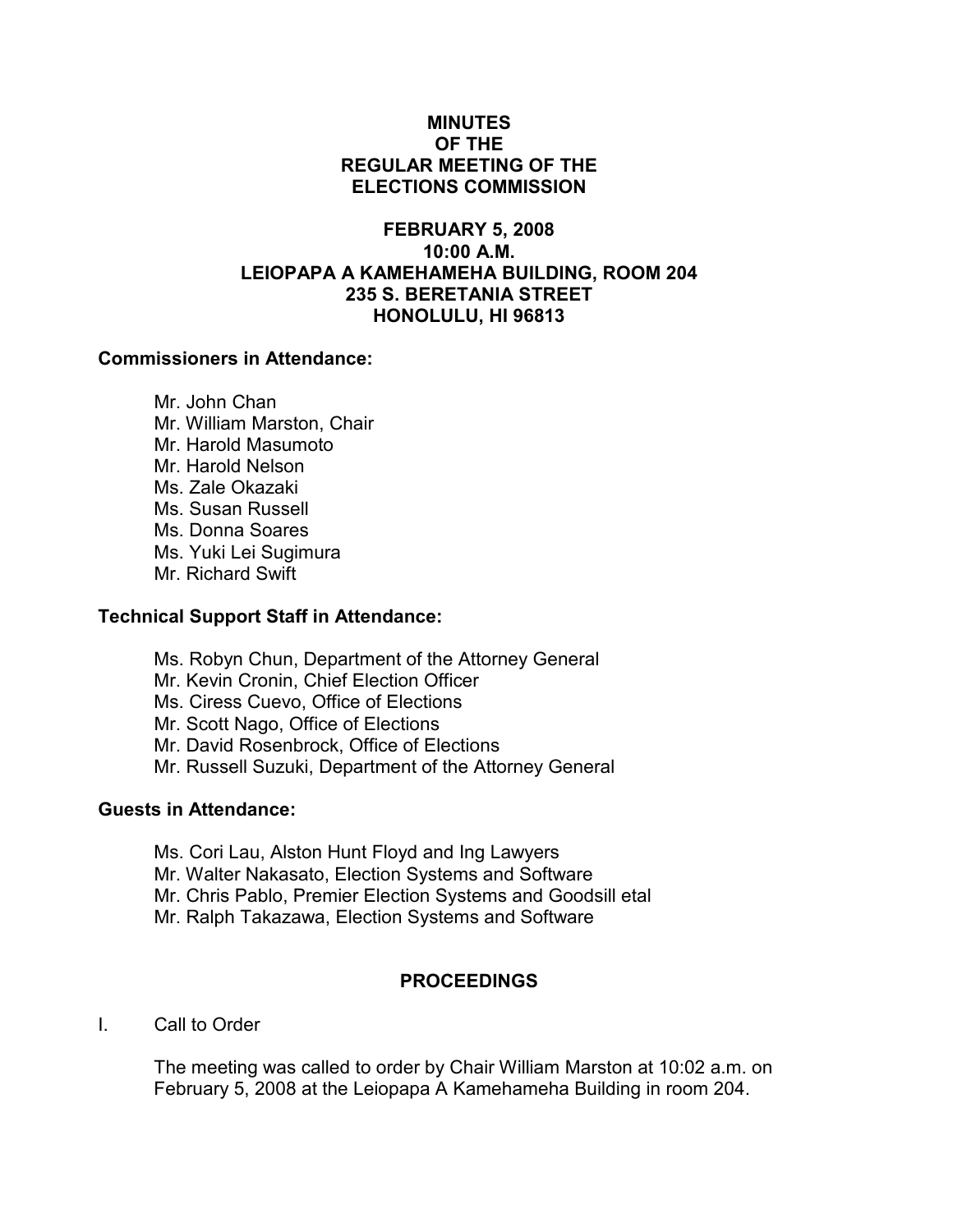II. Roll and Quorum Determined

Ms. Ciress Cuevo, Elections Commission Secretary, conducted roll call. All Commissioners were present.

Ms. Robyn Chun, Department of the Attorney General presented the new Chief Election Officer, Mr. Kevin Cronin and the new Commission Chair, Mr. Marston with leis.

III. Approval of Minutes of Meeting of December 4, 2007

Ms. Donna Soares moved to approve the minutes of the meeting of December 4, 2007. Ms. Susan Russell seconded, and the motion carried unanimously.

The Commission recognized Ms. Susan Russell for serving as the Acting Chair.

IV. Public Testimony – Any interested person may submit data, views or arguments on any agenda item

No public testimony was received.

V. Update on Voting System RFP – Report by Office of Elections

Mr. Kevin Cronin provided an overview of the RFP process and noted that three vendors were selected to conduct an on-site demonstration. After the demonstrations, the selection committee made its recommendation for a vendor. Mr. Cronin informed the Commission that the selection committee is comprised of the County Clerks and interested parties, as well as noted that cost constituted 15% of the score points.

Mr. Scott Nago, Office of Elections further explained the RFP process to the Commission, noting the names of the vendors that were represented at the preproposal conference, the names of the vendors that conducted demonstrations, and important dates. Also, Mr. Nago informed the Commission that the notice of award was issued to Hart on January 31, 2007.

In response to Mr. Harold Nelson's question regarding the point system for the RFP, Mr. Nago provided the breakdown of points. Per Ms. Zale Okazaki's request, Mr. Nago noted that he will provide the Commission with the breakdown of the RFP scores.

Ms. Susan Russell inquired whether the State will use the same machines for the lifetime of the contract and if the same Hart system provided in the last election will be used. Mr. Nago replied that the RFP states that all machines must continue to be in compliance with law. Additionally, Mr. Nago noted that Hart proposed one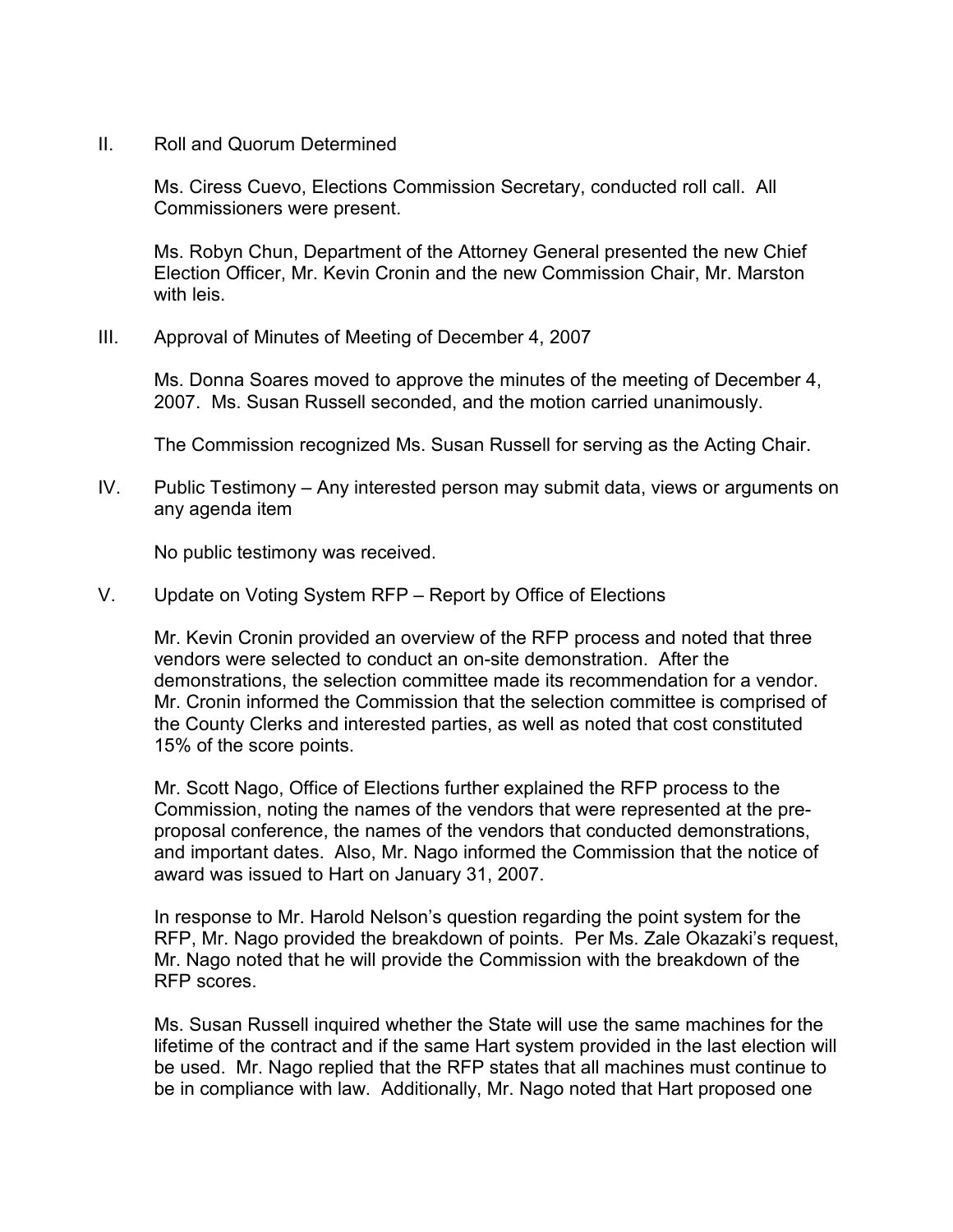refresh (upgrade). The State will use the same electronic voting system that was used in the past two election cycles.

In response to Mr. Harold Masumoto's question regarding the protest period, Mr. Nago noted that the Office of Elections submitted a request to debrief and that the vendors have three days to file.

Chair Marston inquired if the Commission could have more information on the debrief and whether the Commission could attend. Mr. Cronin noted that the Commission will be provided with the time and location of the debrief and expressed that the debrief should be a public process.

Regarding Ms. Donna Soares' question on how the selection committee is selected, Mr. Nago stated that the selection committee is appointed by the Contract Administrator, who serves as the chair of the committee. The list of names of the members on the selection committee was provided to the Commission.

 In regards to the funding issue for the voting system, Mr. Cronin noted that he was made aware that there are some Federal funds. Mr. Cronin also stated that the counties participate in a pro rata share system.

In response to Ms. Yuki Lei Sugimura's inquiry whether the Office of Elections will be prepared for the elections given the schedule, Mr. Cronin stated that the vendor assured the Office of Elections that there is sufficient time to implement the system and to get it up and running. Mr. Cronin noted that the Office of Elections will be meeting with Hart on February 7, 2008.

Mr. Harold Nelson inquired whether the RFP has a penalty clause and what would happen in the event that the vendor was not prepared to implement the system for the election. Mr. Nago noted that there is a liquidated damage clause in the RFP and that if the vendor did not perform, it would be considered a major breach of contract.

In response to Chair Marston's question whether the Commission can have a demonstration on the systems, Mr. Nago stated that a demonstration can be setup for the Commission.

VI. Discussion to identify election topics of interest to the Commission – Chief Election **Officer** 

Mr. Kevin Cronin noted that the Commission's primary function is to advise the Chief Election Officer. Mr. Cronin proposed that the Commission identify election matters that are of interest to the Commission, so that discussions can begin on how the Office of Elections can best serve elections and the public.